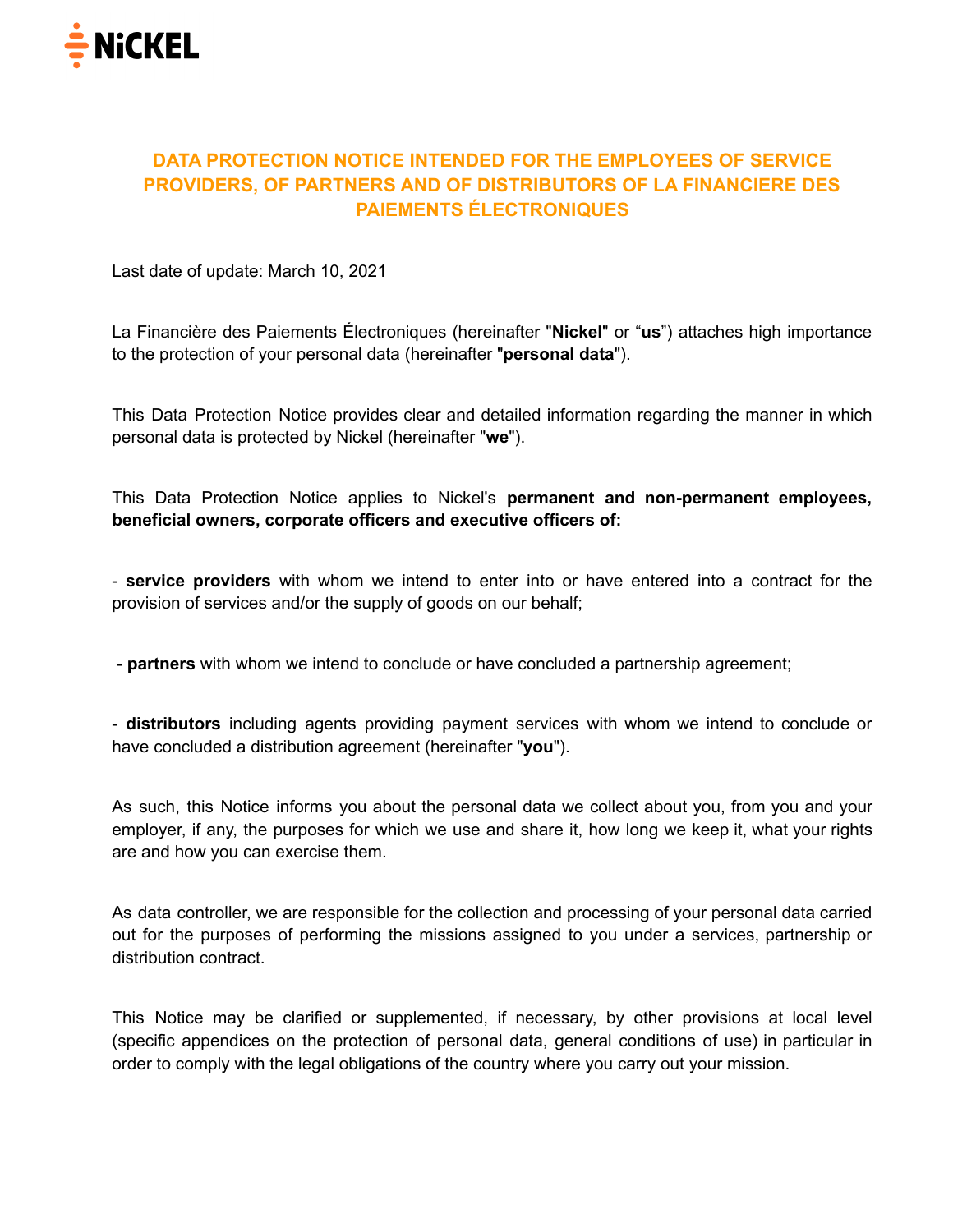

Once Nickel has brought the notice to the attention of the service provider, partner, or distributor, it must send it to you before any execution of your mission.

### **1. WHAT TYPES OF YOUR PERSONAL DATA DO WE USE?**

We collect and use your personal data, i.e. any information that identifies you or enables you to be identified, to the extent necessary to provide services, supply goods, perform the partnerships or distribute Nickel products and services.

Depending in particular on your assignment, we collect different types of personal data about you, including:

- **Identification information** (name, surname, ID card and passport number, nationality, date and place of birth, gender, professional photograph);
- **Business contact information** (postal and email address, landline and/or mobile phone number, emergency contact person(s));
- **Identification data** (IP address, technical logs, computer tracks, information on security and use of the connection terminal);
- **Information relating to training and employment** (date of hire and position held with your employer, data on business travel, completion of training required to carry out the missions (e.g. RGPD training, data security training, training in banking and finance when required by the mission, etc.);
- **Information on professional background and experience** (resume);
- **Time spent on the premises of Nickel**;
- **Data on your administrative situation** (including type and serial number of the title equivalent to a work permit for non-European Union nationals, residence and immigration status);
- **Data collected in the context of our exchanges with you** (e.g. meetings, telephone conversations, instant messaging);
- **Recording of images** (e.g. video-surveillance, photographs, videos).

We may collect the following special categories of personal data (or "sensitive data") only with your prior explicit consent and/or where required by law:

- **Biometric data** e.g. fingerprints which may be used for identification and security purposes;
- **Data relating to convictions and criminal offenses** e.g. an extract from the criminal record.

We never ask you to provide us with other sensitive data such as data concerning your racial or ethnic origin, political opinions, religious or philosophical beliefs or trade union membership, genetic data or data concerning your life or sexual orientation, unless we are obliged to do so by law or you have requested it.

**2. TO WHOM IS THIS NOTICE DIRECTED AND FROM WHOM DO WE COLLECT PERSONAL**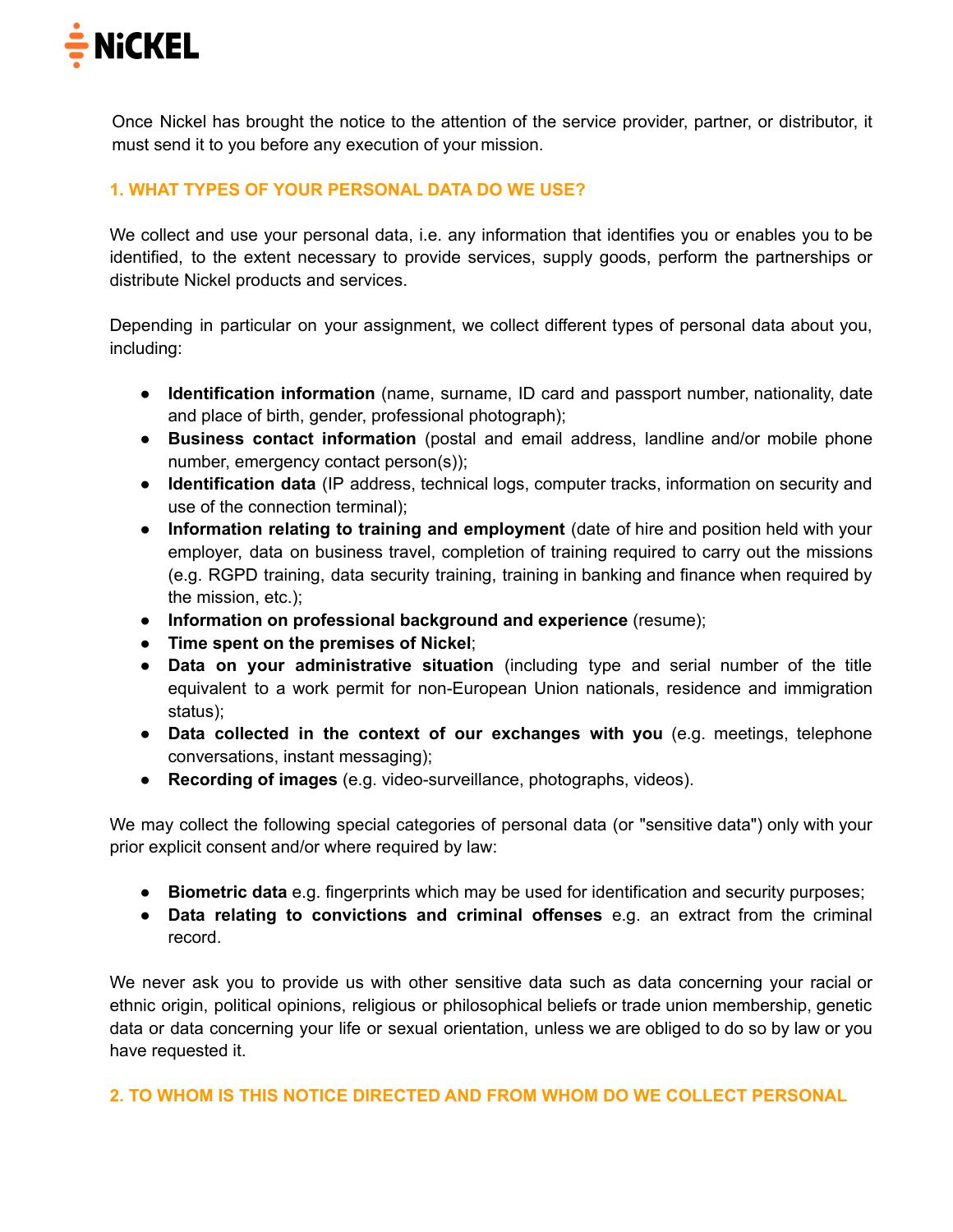

# **DATA?**

We collect data directly from you and indirectly from your employer in the context of services, partnership or distribution contract concluded with the latter.

# **3. WHY AND ON WHAT LEGAL BASIS DO WE USE YOUR PERSONAL DATA?**

In this section, we explain how and for what purposes we use your personal data.

#### **a. To comply with our various legal or regulatory obligations**

- manage, prevent and detect fraud;
- manage, prevent and detect money laundering and the financing of terrorism and comply with all regulations relating to international sanctions and embargoes as part of our Know Your Supplier (KYS) and Know Your Intermediaries (KYI) procedure;
- manage, prevent and detect corruption;
- manage, prevent and detect breaches in the field of employment law;
- comply with professional secrecy regulations and prevent any incidents;
- exchange and report different operations, transactions or requests or respond to an official request from a duly authorised local or foreign judicial, criminal, administrative, tax or financial authority, an arbitrator or mediator, law enforcement authorities, government bodies or public agencies;
- manage any health situation, such as epidemics or pandemics, in order to ensure your health and that of our staff and the proper continuity of our IT tools.

#### **b. To enable the execution of your mission**

- management of our information systems including infrastructure management, access to certain IT resources and supplies as well as to workstations or applications when the missions assigned to you so require;
- use of a procurement management tool for Nickel to monitor the entire order cycle from procurement request to invoice payment;
- business continuity (implementation of the Business Continuity Plan);
- mission follow-up, in particular meetings to review the progress of the mission;
- referencing of service providers (including within the framework of the tender process), partners or distributors;
- accounting, invoicing, payment of fees and taxes and the monitoring of these payments in order to comply with our internal procedures.

#### **c. For the pursuit of our legitimate interest**

● physical security of our buildings, including in particular video protection and the management of your authorisations for the access to certain Nickel buildings and floors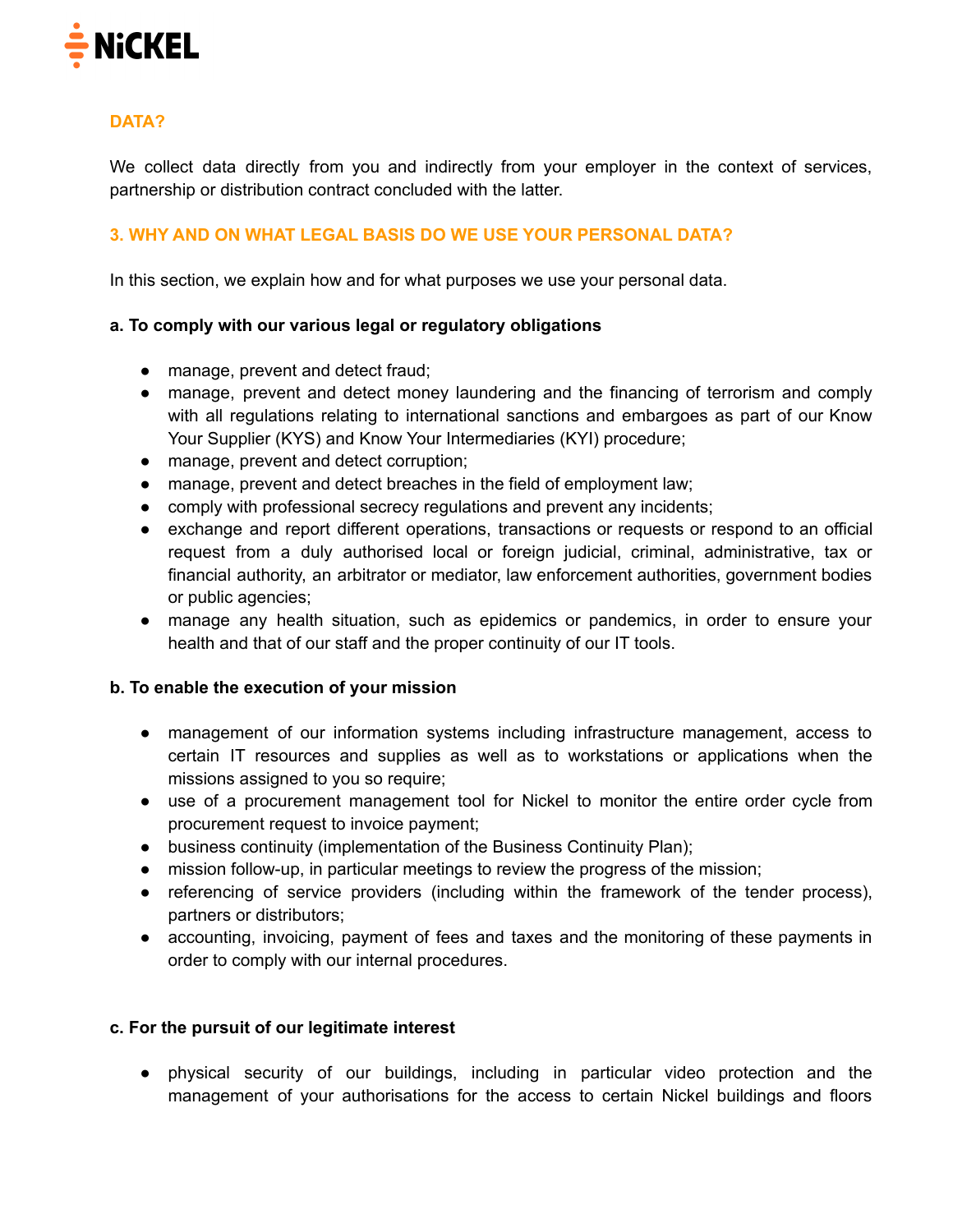

(access badges, security etc.);

- IT security and the provision of IT tools to you:
	- Monitoring and maintenance of IT tools and professional electronic messaging system;
	- Implementation of measures to ensure the security and proper functioning of IT applications and networks;
	- Definition of access authorisations to applications and networks;
	- Monitoring of electronic communications (connection log) by means of data leakage detection tools and application of security rules (such as blocking electronic communications with attachments): in the event of suspicion and/or breaches of the rules governing the use of IT tools, we may be required to take the necessary measures (e.g. access to electronic communications) in compliance with the regulations in force;
	- $\circ$  Information relating to the our procedures in terms of health and safety at work as well as the IT security rules in force;
	- Communication of information to the competent administrative authorities;
	- Referral of bidders for the purposes of a current or future request for proposals or private negotiations;
	- Defense against litigation and legal proceedings.

In all cases, our legitimate interest remains proportionate and we ensure, through a balancing test, that your interests or fundamental rights are preserved. If you would like further information about the balancing test, please contact us using the contact details in section 9 "How to contact us" below.

#### **d. To respect your choice when we have asked for your consent for a specific treatment**

In the context of certain activities involving the processing of personal data, we may send you specific information and invite you to consent to this processing.

Please note that you can withdraw this consent at any time.

#### **4. WITH WHOM DO WE SHARE YOUR PERSONAL DATA?**

#### **a. Data sharing within the BNP Paribas Group**

In order to fulfill the above-mentioned purposes, we may disclose your personal data only to entities of the BNP Paribas Group.

#### **b. Sharing of data outside the BNP Paribas Group**

In order to fulfill some of the purposes mentioned in this Notice, we may from time to time share your personal data with :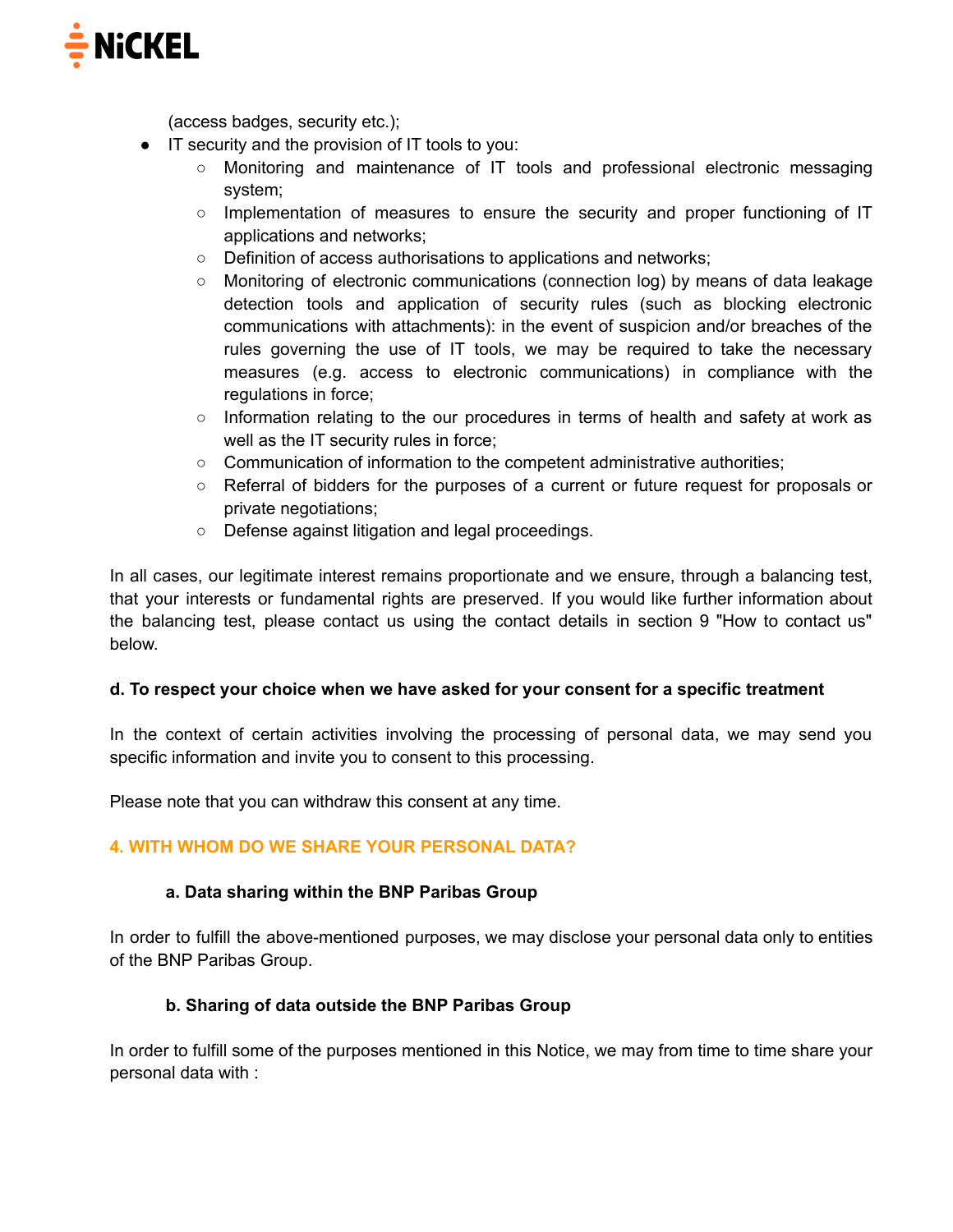

- service providers and subcontractors which perform services on our behalf;
- companies that have assigned you the mission;
- financial, tax, administrative, criminal or judicial, or local or foreign authorities, arbitrators or mediators, law enforcement authorities, governmental agencies or public bodies, to whom we or, where applicable, any member of the BNP Paribas Group, are required to disclose data:
	- at their request :
	- in the course of defending or responding to a question, action or proceeding.
- in order to comply with a regulation or recommendation issued by a competent authority towards us or in respect of any member of the BNP Paribas Group, if applicable;
- certain regulated professionals such as lawyers, notaries or statutory auditors when specific circumstances so require (litigation, audit, etc.) as well as to any current or potential buyer of Nickel or its activities or our insurers.

#### **5. TRANSFER OF PERSONAL DATA OUTSIDE THE EUROPEAN ECONOMIC AREA**

In case of international transfers from the European Economic Area (EEA) to a non-EEA country, the transfer of your personal data may take place on the basis of a decision of the European Commission, where the European Commission has recognised that the country to which your data will be transferred provides an adequate level of protection.

In the event of a transfer of your data to a country where the level of protection of your data has not been recognised as adequate by the European Commission, we will either rely on a derogation applicable to the specific situation (e.g. if the transfer is necessary to perform a contract concluded with your employer) or we will take one of the following measures to ensure the protection of your personal data:

- standard contractual clauses approved by the European Commission;
- binding corporate rules.

To obtain a copy of these measures to ensure the protection of your data or to receive details of where your data can be accessed, you may send us a written request as set out in Section 9 below.

#### **6. HOW LONG DO WE KEEP YOUR PERSONAL DATA?**

We retain your personal data for as long as is necessary to comply with applicable laws and regulations, or for a defined period of time during the course of your mission, such as to enforce legal rights or respond to requests from regulatory bodies.

#### **7. WHAT ARE YOUR RIGHTS AND HOW CAN YOU EXERCISE THEM?**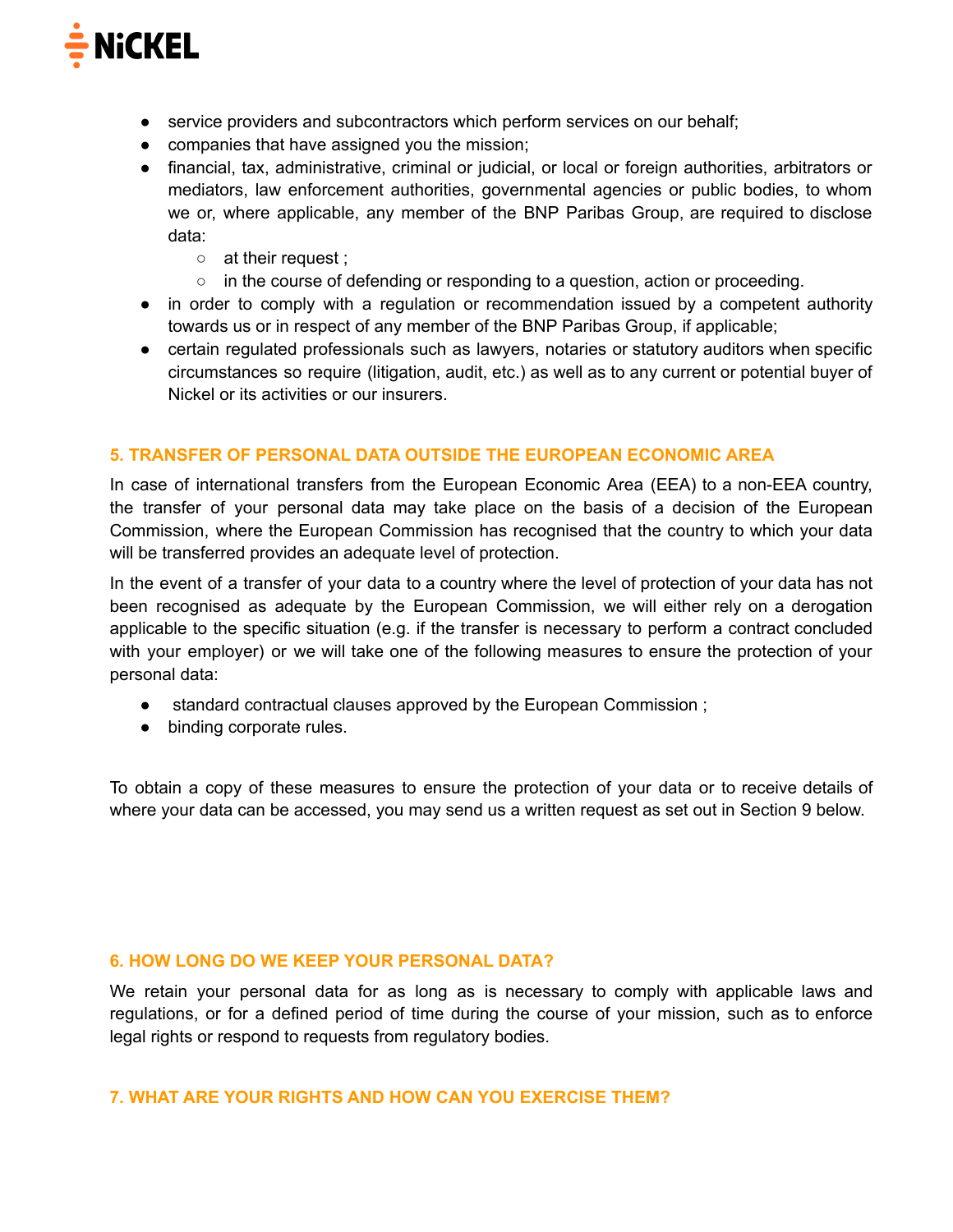

In accordance with the legislation applicable to your situation, you may exercise,as the case may be, the following rights:

- Right of **access**: you can obtain information concerning the processing of your personal data and a copy of them ;
- Right of **rectification**: if you consider that your personal data is inaccurate or incomplete, you may request that it be amended accordingly;
- Right of **deletion**: you may request the deletion of your personal data, within the limits permitted by law;
- Right to **limitation of processing**: you may request limitation of the processing of your personal data;
- Right to **object**: you may object to the processing of your personal data for reasons relating to your particular situation.
- Right to **define guidelines** for the storage, deletion or communication of your personal data, applicable after your death.
- Right to **withdraw your consent**: if you have given your consent to the processing of your personal data, you may withdraw this consent at any time.
- Right to the **portability of your data**: where permitted by law, you may request the return of the personal data you have provided us with or, where technically possible, the transfer of such data to a third party.

If you wish to exercise the above rights, please send us a request by e-mail to the following address: personaldata@nickel.eu. Please include a scan/copy of your proof of identity, where necessary, so that we can identify you.

In accordance with the applicable legislation, in addition to the rights mentioned above, you may lodge a complaint with a competent supervisory authority.

# **8. HOW CAN I BE INFORMED OF CHANGES TO THIS DATA PROTECTION NOTICE?**

In a world where technology is constantly evolving, we may need to update this Notice on a regular basis.

We invite you to read the latest version of this document online, and we will inform you of any significant changes through our website or through our usual communication channels.

#### **9. HOW TO CONTACT US?**